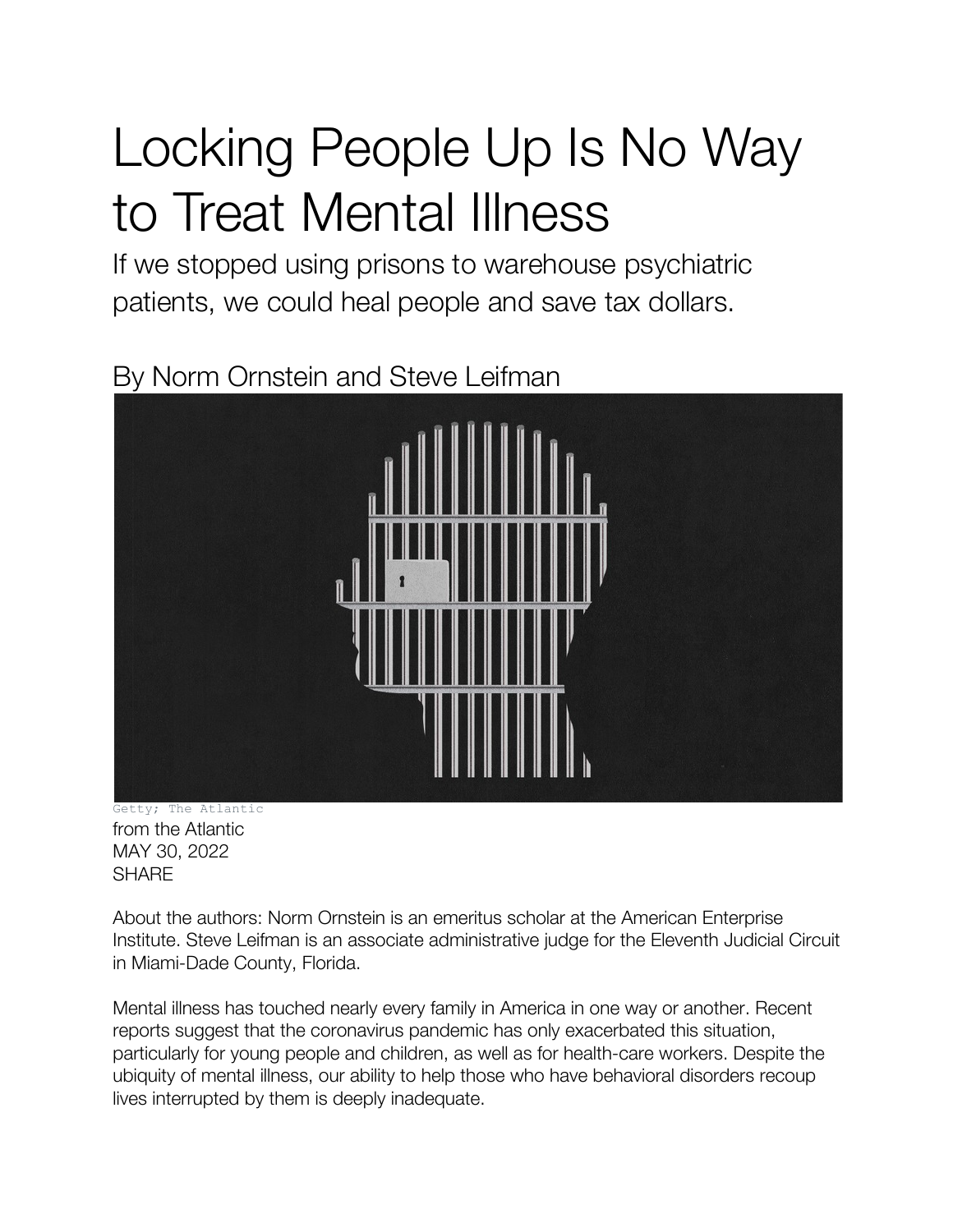One of us has encountered the broken system firsthand, through the experience of following a son who had a psychotic episode at age 24 through a 10-year struggle with his brain disease, which was intensified by anosognosia, hampering his insight into his illness. The other, a Miami-Dade County judge, has worked for more than two decades to transform the criminal-justice system and how it deals with those with serious mental illnesses such as schizophrenia. Together, we documented this effort in the film The Definition of Insanity, which showcased reforms that have saved both lives and money. Our experience proved to us that even a broken system can be mended.

President Joe Biden's recent announcement of a new package of measures building on last year's American Rescue Plan and aimed at tackling the country's crises of mental health and substance use is extremely welcome, if overdue. The provision of services and treatments for and care of these conditions is antiquated, dysfunctional, and, in places, nonexistent. But throwing money at the situation won't alone solve it. Without a comprehensive overhaul of the system, we run the risk of wasting not only valuable tax dollars but a once-in-a-generation opportunity to fix it.

The failures in services for people with mental illness and behavioral disorders associated with substance use have resulted in mass incarceration becoming the country's de facto mental-health-care system. People with mental illnesses in the United States are 10 times more likely to be incarcerated than they are to be hospitalized. Those who don't end up in prison are likely to cycle repeatedly through patchy psychiatric care, spells of homelessness, and emergency rooms. And every year, about 2 million arrests are made of people with serious mental illnesses.

As a result, the makeup of our prison population tells its own tale: More than 70 percent of people in American jails and prisons have at least one diagnosed mental illness or substance-use disorder, or both. Up to a third of those incarcerated have serious mental illnesses, a much higher rate than is found at large. On any given day, approximately 380,000 people with mental illnesses are in jail or prison across the United States, and another 574,000 are under some form of correctional supervision.

Aside from the human cost, the fiscal impact is astronomical. For example, Miami-Dade County currently spends \$636,000 a day—or \$232 million a year—to warehouse approximately 2,400 people with mental illnesses in its jail. In shocking contrast, the entire state of Florida spends only \$47.3 million annually to provide mental-health services to about 34,000 people in Miami-Dade and Monroe Counties. And this expenditure leaves almost 70,000 people in those counties with no access whatsoever to mental-health services.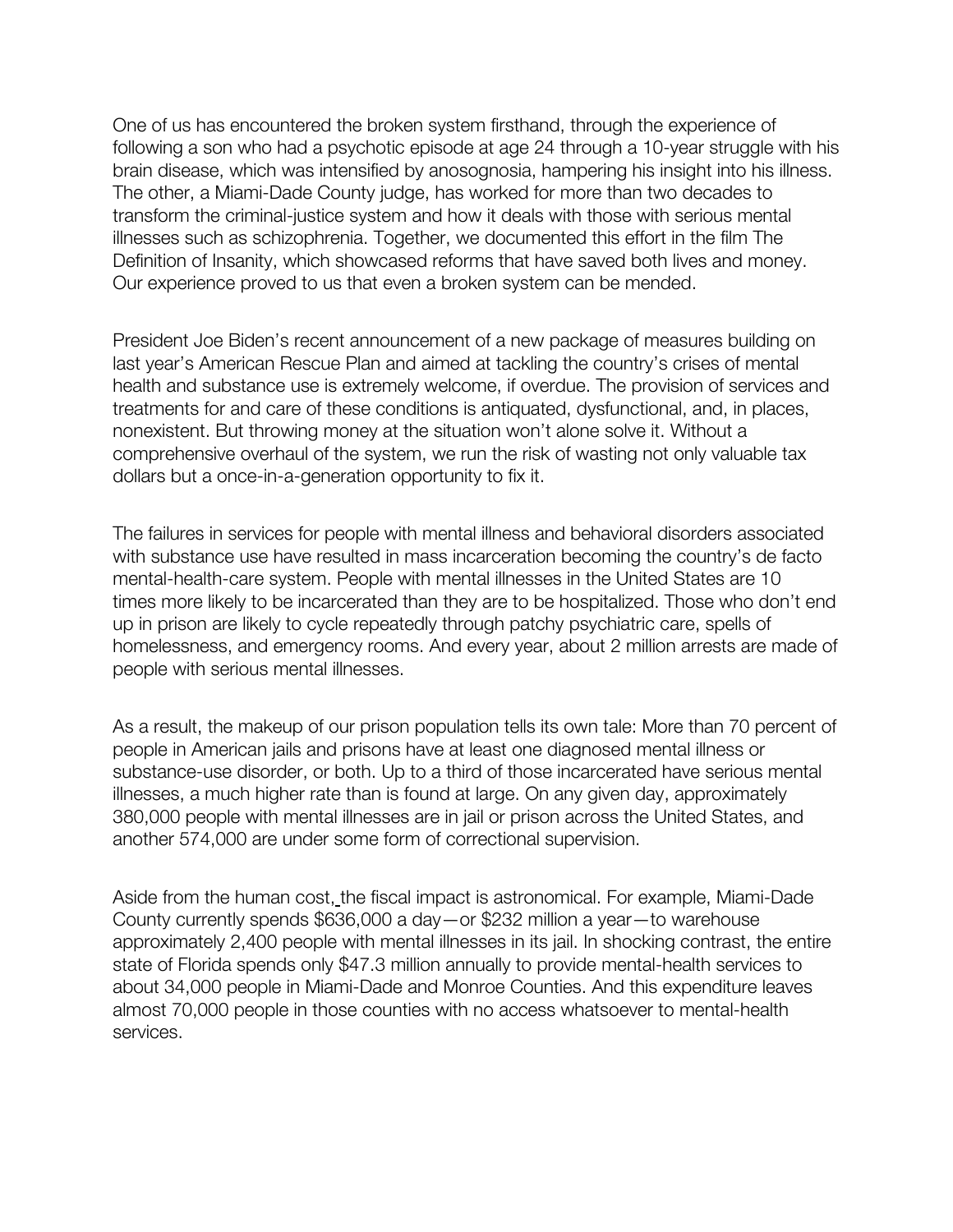That disjunction is typical: Most states spend far more tax dollars incarcerating people with mental illnesses than treating them. And this spending doesn't even reflect the exorbitant costs of treating comorbidities—people with serious mental illnesses have higher rates of heart disease and cancer than people without psychiatric issues. They are more likely to be admitted to hospitals and stay longer, and are less likely to have insurance.

This situation is particularly shameful because proper treatment can work. Reform should begin by tackling mental and substance-use disorders not as criminal behavior but as illnesses. Arrest and incarceration should be the very last resort for people with serious behavioral-health issues. We need to apply a public-health model to the criminal-justice system, rather than a criminal-justice model to the behavioral-health system.

A good start would be to develop and fund a model crisis-response system for people with mental illnesses and substance-use disorders, just as we do for emergency-room medicine. The National Council for Mental Wellbeing recently published the "Roadmap to the Ideal Crisis System," the result of a five-year project by the Group for the Advancement of Psychiatry, which lays out the main elements and best practices for such a crisisresponse apparatus. This ought to receive priority funding, as should the recommendations of the task force created by the Conference of Chief Justices and the Conference of State Court Administrators to examine the state courts' response to people with mental illnesses. The federal government should work closely with that initiative. (One of us was a co-author of the NCMW report, as well as a member of the task force.)

Alongside that program, we should implement a series of other measures. Far too many people with mental illness are incarcerated because of encounters with police that escalated. This is particularly true for people of color with mental illnesses: Already overrepresented in the criminal-justice system, they are at a greater risk of dying during an encounter with law enforcement. We need to develop a coordinated approach with law enforcement and the courts that makes diversion to treatment programs possible, both before and after an arrest, through peer-support specialists and programs like the police Crisis Intervention Team. Some cases could be heard in the civil-court system, rather than in a criminal court.

To help fund these treatment programs, we should limit the use of what's known as competency restoration to only the most serious offenses. Treating a person with mental illness simply to make it possible for them to stand trial, and for no additional purpose, is a shocking misuse of desperately needed resources. The funds saved by minimizing the practice could go instead to front-end, community-based prevention and treatment services.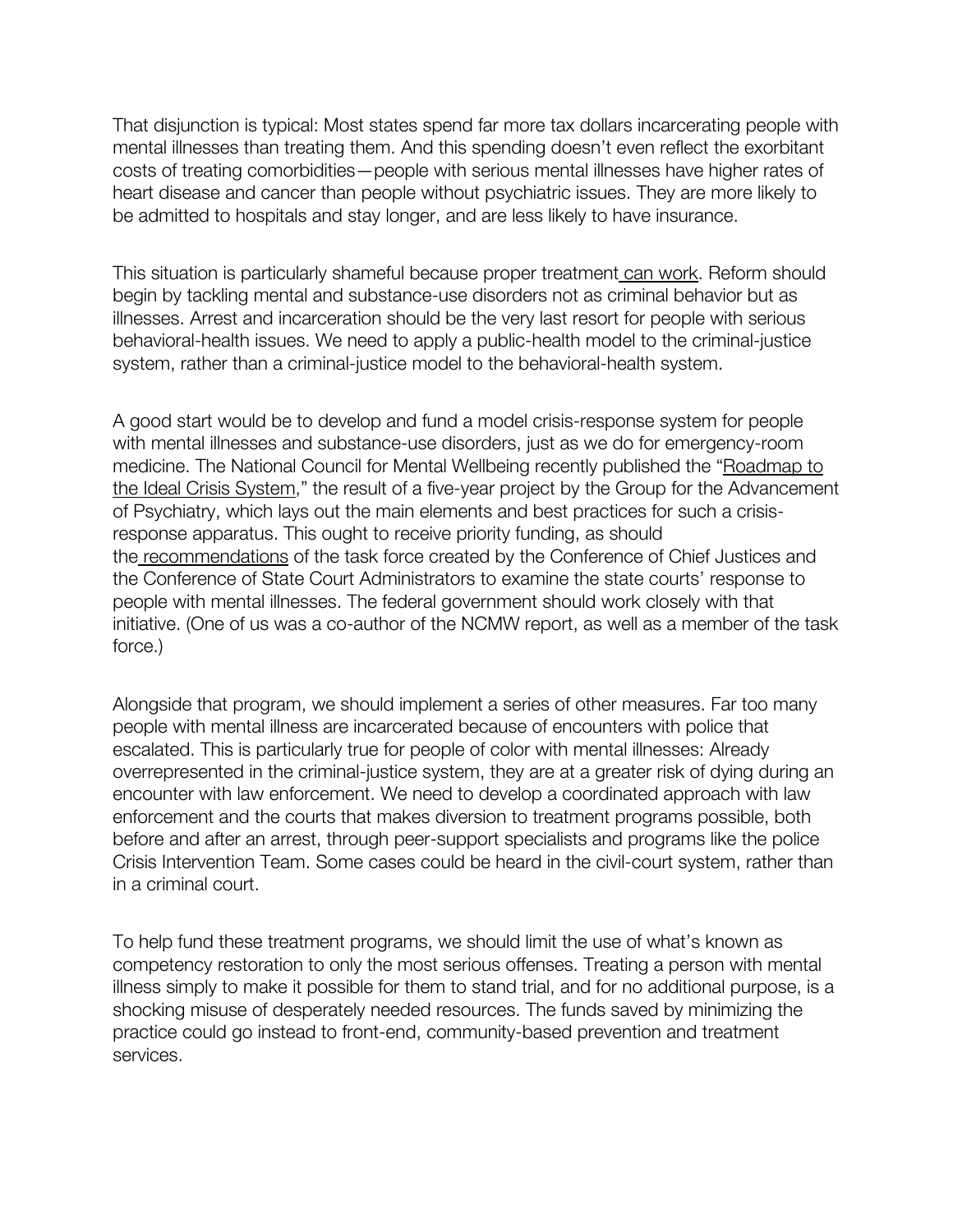We should also develop mobile-health-care units for rural and underserved communities to provide an array of services, including primary-health, mental-health, and substance-use screenings. And we must provide more access to telehealth counselors for people in need of crisis care, as well as to promote service coordination and continuity of care across treatment systems.

Another priority for action, also targeted at underserved communities, is creating regional treatment facilities for individuals with serious mental illnesses and complex needs who are otherwise likely to encounter law-enforcement agencies and the courts. These facilities need to offer a comprehensive and coordinated system of care for individuals with serious mental illnesses, especially those who experience chronic homelessness or who may already be frequent and costly recidivists in the justice and health-care systems. Such centers will need to provide various levels of residential treatment, day treatment and dayactivity programs, outpatient behavioral health, and primary care. The health-care end of this will need to cover things as diverse as trauma services and dental work. And follow-up social services should include vocational rehabilitation, employment services, adulteducation opportunities, housing assistance, and free legal advice. Miami-Dade is planning to open the first facility of this type later this year.

Amid this new capacity for treating behavioral-health conditions, we should not forget that law-enforcement officers themselves are far from immune. Various studies have reported their rate of post-traumatic stress disorder to be from 15 to 35 percent, compared with 3.5 percent for the public generally. Last year, more law-enforcement officers died by suicide than in the line of duty. Law-enforcement officers also experience high rates of substanceuse disorders. Mental-health treatment should be made available to every law-enforcement officer outside their department, to ensure confidentiality and encourage take-up.

Training in de-escalation, together with help for officers in managing their own trauma and stress, can reduce violent encounters with police, and not just those involving serious mental illness. Miami-Dade County now has more than 7,600 police officers at all of its 36 agencies who are trained in Crisis Intervention Team techniques. In the five years before CIT training, which began in 2000, the City of Miami police had a total of 90 police shootings, but only 30 in the first five years following the training. And from 2014 to 2019, as more police were trained and the culture of the department changed, the number dropped to 16. From 2010 through 2019, the City of Miami and Miami-Dade CIT officers handled more than 105,000 mental-health-related calls, yet these resulted in only 198 arrests—a laudably low total. Thanks to CIT training and other diversion programs in Miami-Dade, the county has avoided spending \$39 million a year on 400 years' worth of jail-bed days, and by closing one of its three main jails has realized a saving of \$12 million a year.